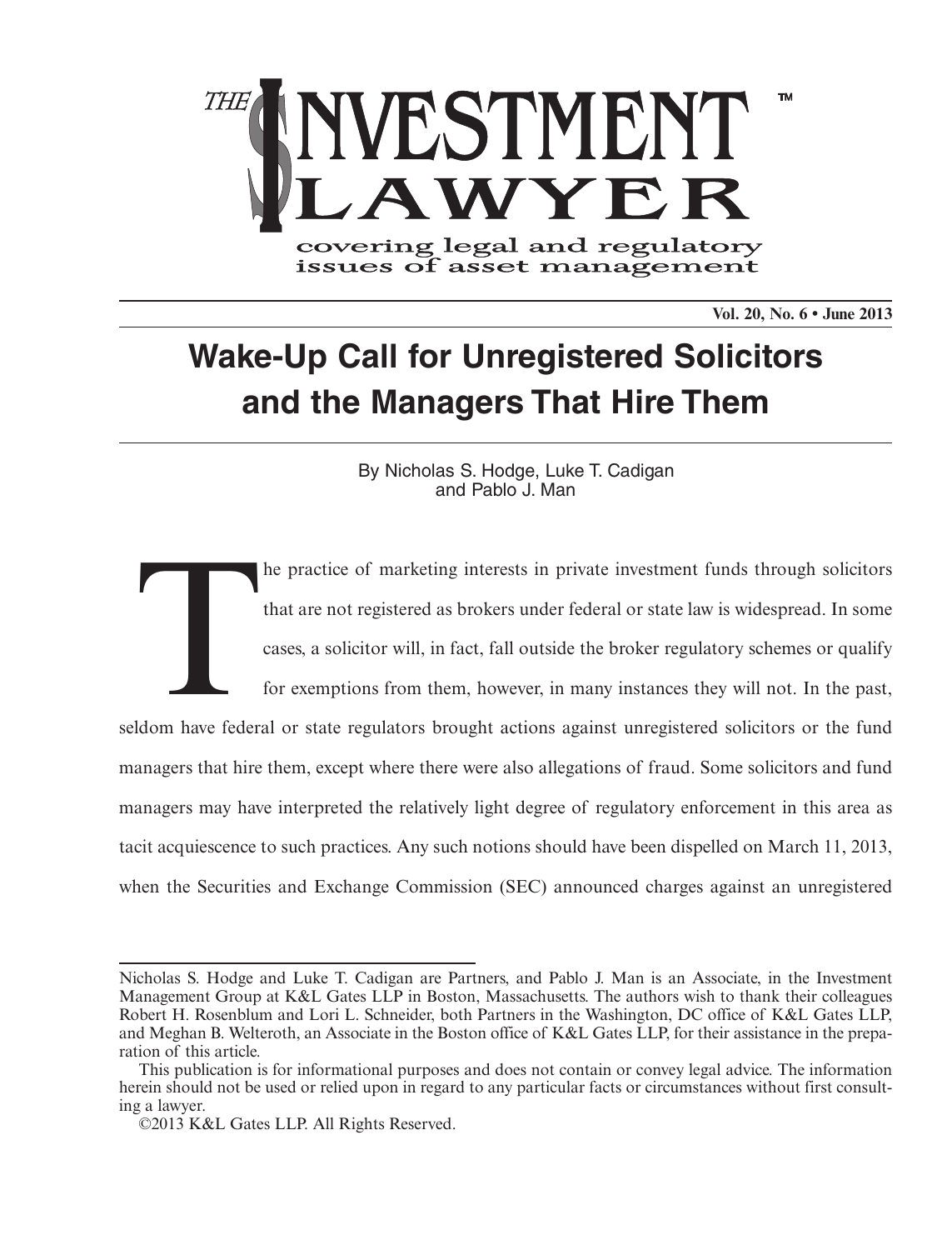broker, the private equity firm that hired him, and the senior managing director of that firm, 1 and then again on April 5, 2013, when David W. Blass, Chief Counsel of the SEC's Division of Trading and Markets, gave a speech discussing the "perennial topic" of "the broker-dealer registration requirements as they apply to [solicitors]."<sup>2</sup>

 In addition, fund managers may not be sufficiently aware of broker registration requirements applicable to their own personnel. As the Blass Speech makes clear, the broker registration requirements may apply not only where a manager of private funds hires an unaffiliated solicitor, but also where such a manager employs a dedicated internal marketing team or personnel whose primary function is to market interests in those private funds. Depending on the facts, such employees may be required to be registered as brokers or affiliated with registered broker-dealers in order to perform their duties.

 The recent registration of thousands of private fund managers under the Investment Advisers Act of 1940, as amended (the Advisers Act), will subject the marketing practices of those advisers to fresh scrutiny by the SEC.

 Solicitors that wish to continue to avoid registration as brokers, and issuers that wish to continue to hire them, should be aware of recent judicial and administrative interpretations that clarify the scope of the registration requirements under Section 15(a) of the Securities Exchange Act of 1934, as amended (the 1934 Act).

## **The Wake-Up Call**

 On March 8, 2013, the SEC issued two orders instituting administrative and ceaseand-desist proceedings in connection with the solicitation activities of an unregistered broker: one against William M. Stephens, an independent consultant who was engaged in such solicitation; and the other against Ranieri Partners LLC (Ranieri Partners), the firm that hired him, and Donald W. Phillips, a former senior managing director in charge of capital raising efforts for Ranieri Partners, who was responsible for supervising Mr. Stephens. Mr. Stephens, Ranieri Partners, and Mr. Phillips agreed to settle the SEC's charges. In the Blass Speech, these enforcement actions were called "an area of recent focus" for the SEC, and it was noted that they "demonstrate that there are serious consequences for acting as an unregistered broker, even where there are no allegations of fraud."<sup>3</sup>

 Mr. Stephens was charged with operating as an unregistered broker in violation of Section 15(a) of the 1934 Act when he solicited investors as a hired consultant for Ranieri Partners and received transaction-based compensation for his services. According to Mr. Phillips, he informed Mr. Stephens that his activities were limited to contacting potential investors to arrange meetings for the principals of Ranieri Partners. However, the SEC concluded that Mr. Stephens' role, in fact, was far more expansive. In particular, the SEC found that Mr. Stephens' solicitation efforts included: (1) sending private placement memoranda, subscription documents, and due diligence materials to potential investors; (2) urging at least one investor to consider adjusting its portfolio allocations to accommodate an investment with Ranieri Partners; (3) providing potential investors with his analysis of Ranieri Partners' funds' strategy and performance track record; and (4) providing potential investors with confidential information relating to the identity of other investors and their capital commitments. In addition, Mr. Stephens received a fee equal to one percent of all capital commitments made to Ranieri Partners' funds by investors introduced by Mr. Stephens. On that basis, the SEC charged that Mr. Stephens effected transactions in securities without being registered as a broker or affiliated with a registered broker-dealer in violation of Section 15(a) of the 1934 Act.

 In a separate proceeding, Ranieri Partners and Mr. Phillips were also charged with violations of the securities laws. Specifically, Ranieri Partners was alleged to have caused Mr. Stephens' violations of the 1934 Act, and Mr. Phillips was alleged to have willfully aided, abetted, and caused Mr. Stephens' violations of the 1934 Act. The SEC concluded that Ranieri Partners failed adequately to oversee Mr. Stephens' activities. Although Mr. Phillips claimed to have forbidden Mr. Stephens from sending private placement memoranda to potential investors, the SEC found that Mr. Stephens obtained such documents from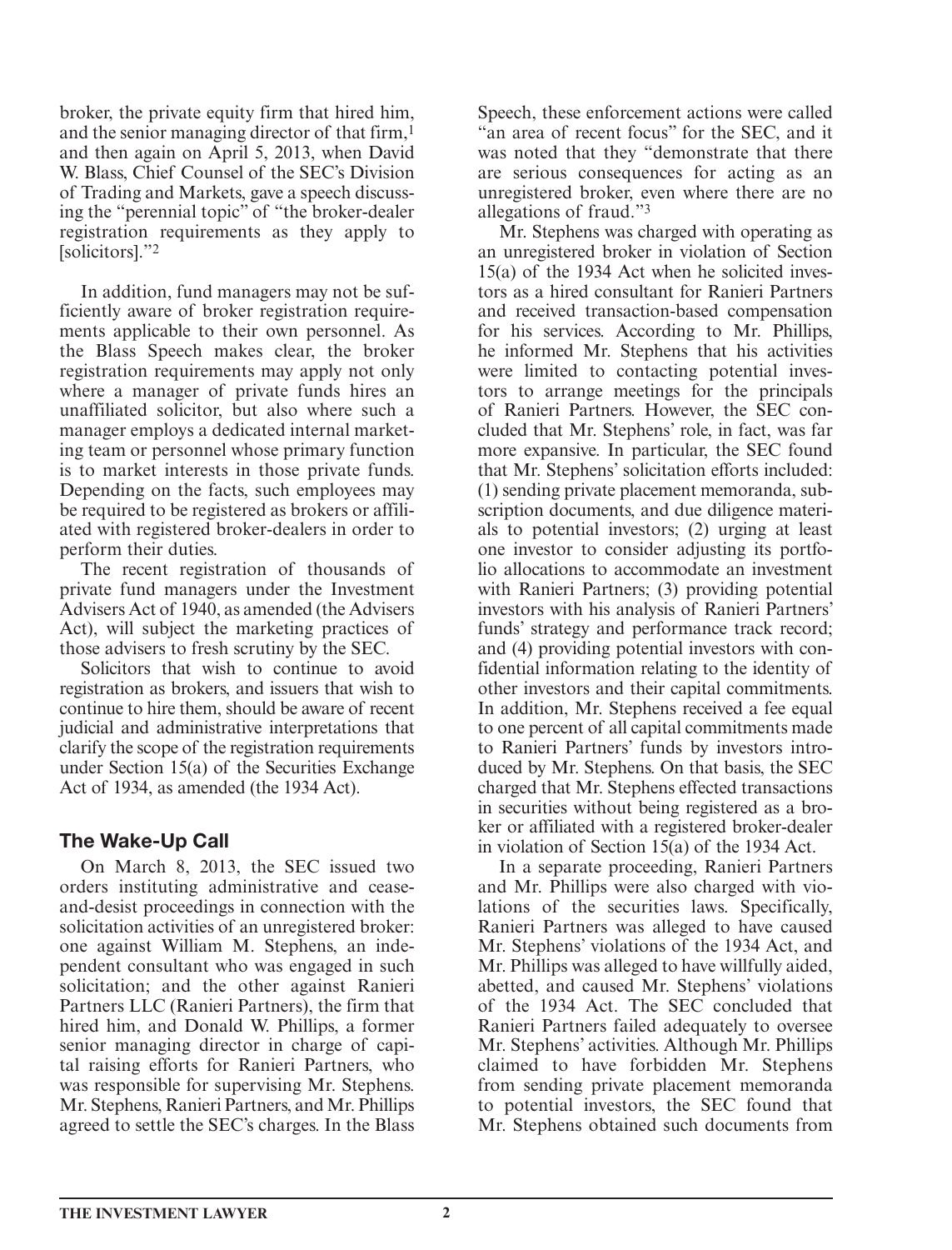Ranieri Partners and sent them to prospective investors. Moreover, the SEC claimed that Ranieri Partners did not seek to limit Mr. Stephens' contact with prospective investors even though it was aware that he was having extensive contact with potential investors. In addition, the SEC concluded that Mr. Phillips assisted Mr. Stephens in his solicitation efforts by providing Mr. Stephens with key fund documents and information. Further, aside from weekly meetings at which Mr. Stephens and others discussed their efforts in raising capital for the Ranieri Partner funds, the SEC concluded that Mr. Phillips failed to monitor and limit Mr. Stephens' solicitation activities despite knowing that Mr. Stephens was supposed to play a limited role in introducing potential investors.

 To settle the charges, Ranieri Partners agreed to pay a penalty of \$375,000, Mr. Phillips agreed to pay a penalty of \$75,000, and Mr. Stephens agreed to be barred from the securities industry.<sup>4</sup> The SEC's orders require each of them to cease-and-desist from further violations of Section 15(a) of the 1934 Act. The SEC also suspended Mr. Phillips from acting in a supervisory capacity at an investment adviser or broker-dealer for nine months. Ranieri Partners, Mr. Phillips, and Mr. Stephens consented to the entry of the SEC's orders without admitting or denying the findings.

## **The Federal Regulatory Scheme**

 Section 15(a)(1) of the 1934 Act requires any "broker" that makes use of the mails or any means or instrumentality of interstate commerce to effect any transactions in, or to induce or attempt to induce the purchase or sale of, any security to register with the SEC. The term "broker" is defined in Section  $3(a)(4)(A)$ of the 1934 Act as "any person engaged in the business of effecting transactions in securities for the account of others." As set forth below, courts, the SEC, and the SEC Staff have considered various factors in determining whether a person is acting as a "broker" under the 1934 Act, generally employing a two-part test to analyze whether a person is: (1) "engaged in the business"; and  $\overline{2}$  "effecting transactions" in securities."<sup>5</sup>

#### **1. "Engaged in the Business"**   *a. Transaction-Based Compensation*

 Courts have held and the SEC Staff has routinely stated that having a "salesman's stake" in a securities transaction is a hallmark of "broker" activity.<sup>6</sup> A "salesman's stake" is typically present when a person receives commissions or other compensation based, directly or indirectly, on the size, value or completion of any securities transactions (Transaction-Based Compensation).<sup>7</sup> Because the receipt of Transaction-Based Compensation can lead to high pressure sales tactics and heightened conflicts of interest, 8 the SEC Staff has stated that any person who receives such compensation must register as a broker-dealer and operate pursuant to the customer protection standards governing broker-dealers and their associated persons. 9

## *b. Additional Factors*

 The SEC and its Staff have indicated that Transaction-Based Compensation is not the only factor in determining whether broker registration is required. As noted in Mr. Blass' recent speech, "[a]lthough the receipt of compensation in connection with a purchase or sale of securities generally requires, as a practical matter, registration or association with a registered broker-dealer, it is important to understand that the receipt of transaction-based compensation in connection with securities transactions is not a necessary element to require broker-dealer registration. In other words, one can be acting as a broker-dealer without having received transaction-based compensation." 10

 In the absence of Transaction-Based Compensation, however, courts have historically required a significant level of participation in securities transactions on a regular basis before requiring registration as a brokerdealer. 11 Regularity of participation has been demonstrated by such factors as the dollar amount of securities sold and the extent to which there was advertising and investor solicitation. 12 In addition, the SEC Staff also considers the following factors in determining whether a person is "engaged in the business" of effecting transactions in securities: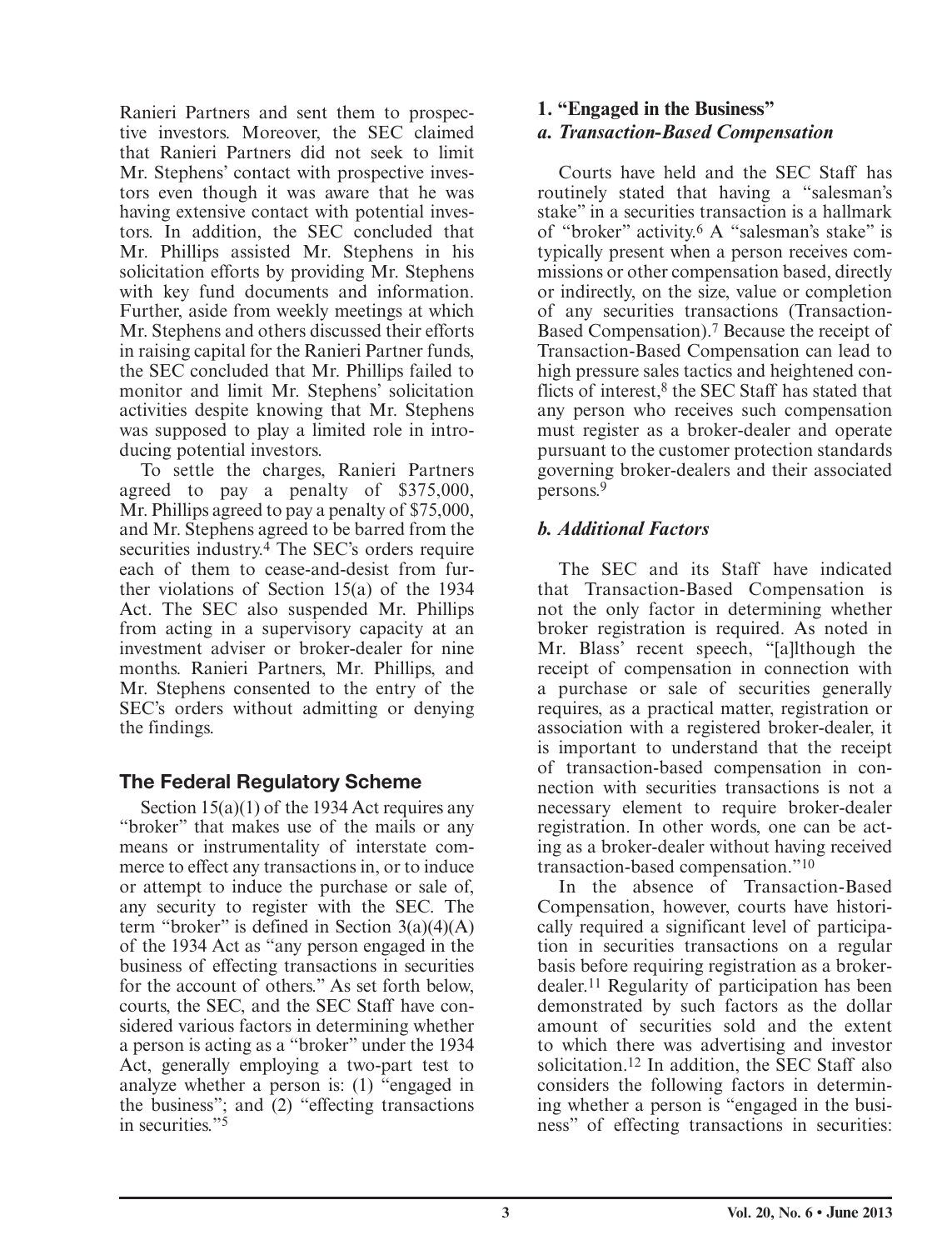(1) holding oneself out as offering brokerage services; (2) locating issuers, soliciting clients, and acting as a customers' agent in structuring or negotiating transactions; and (3) soliciting securities transactions.<sup>13</sup>

#### **2. "Effecting Transactions"**

 Courts and the SEC have clarified that a person effects transactions in securities if he or she regularly participates in such transactions "at key points in the chain of distribution." 14 Such participation includes assisting an issuer in structuring prospective securities transactions, helping an issuer to identify potential purchasers of securities, soliciting securities transactions (including advertising), and participating in the order-taking or order-routing process. 15 The greater the person's involvement in the transaction, the more likely that person's actions will trigger broker-dealer registration requirements.

## **The So-Called "Finder's Exception"**

 The so-called "finder's exception" has widely been relied upon by solicitors, sometimes mistakenly, to avoid registration as brokers under the 1934 Act. Such a "finder's exception" is not defined in any federal statute or rule; rather, it is predicated on certain court cases and no-action letters issued by the SEC Staff. The "finder's exception" permits "a person or entity to perform a narrow scope of activities without triggering the broker/dealer registration requirements." 16 Under this exception, for example, "[m]erely bringing together the parties to transactions, even those involving the purchase and sales of securities is not enough to warrant broker registration under Section 15(a)."<sup>17</sup> Factors that suggest that a solicitor is acting as more than a finder, such that the exception would be less likely to apply, include:

- (1) Involvement in the negotiations between the issuer and the purchaser;
- (2) Making recommendations to prospective purchasers of securities;
- (3) Receipt of Transaction-Based Compensation; and
- (4) Previous involvement in sales of securities.

 Further, the SEC Staff has backtracked and withdrawn at least one of its key prior no-action letters relating to the finder's exception, 18 and the remaining no-action relief is likely to have limited utility with respect to most solicitation arrangements. 19 Consequently, and not surprisingly, the Director of the SEC's Division of Investment Management expressed concern in a 2010 speech about participants in the private fund space "inappropriately claiming to rely on exemptions or interpretive guidance to avoid broker-dealer registration."<sup>20</sup>

 The SEC Staff currently appears less likely to grant relief in situations where the solicitation relates to the sale of an issuer's securities to investors than when the underlying transaction relates to the sale of a business. 21 With respect to the former, for example, in a 1985 letter to Dominion Resources Inc. (the 1985 Dominion Letter),<sup>22</sup> the SEC Staff had granted Dominion no-action relief from broker registration in connection with Dominion's plans to assist a limited number of corporate and government issuers in the structuring and issuance of both taxable and tax-exempt securities transactions including: (1) analyzing the financial needs of an issuer; (2) recommending or designing financing methods and securities to fit the issuer's needs; (3) recommending bond lawyers, underwriters, or broker-dealers for the distribution or marketing of the securities in the secondary market; (4) participating in negotiations; (5) introducing an issuer to a commercial bank to act as the initial purchaser of securities and as a stand-by purchaser if the securities could not be readily marketed by a broker-dealer; and (6) recommending a commercial bank or other financial institution to provide a letter of credit or other credit support for the securities. Dominion represented that the only contact it would have with any potential purchaser was the possible introduction of an issuer to a commercial bank standby purchaser. In exchange for its services, Dominion planned to receive a negotiated fee that would generally not be payable unless the financing closed successfully. In revoking its position in the 1985 Dominion Letter, the SEC Staff noted that "the [S]taff no longer believes that an entity conducting the activities described in that letter would not have to register as a broker-dealer under 1934 Act."23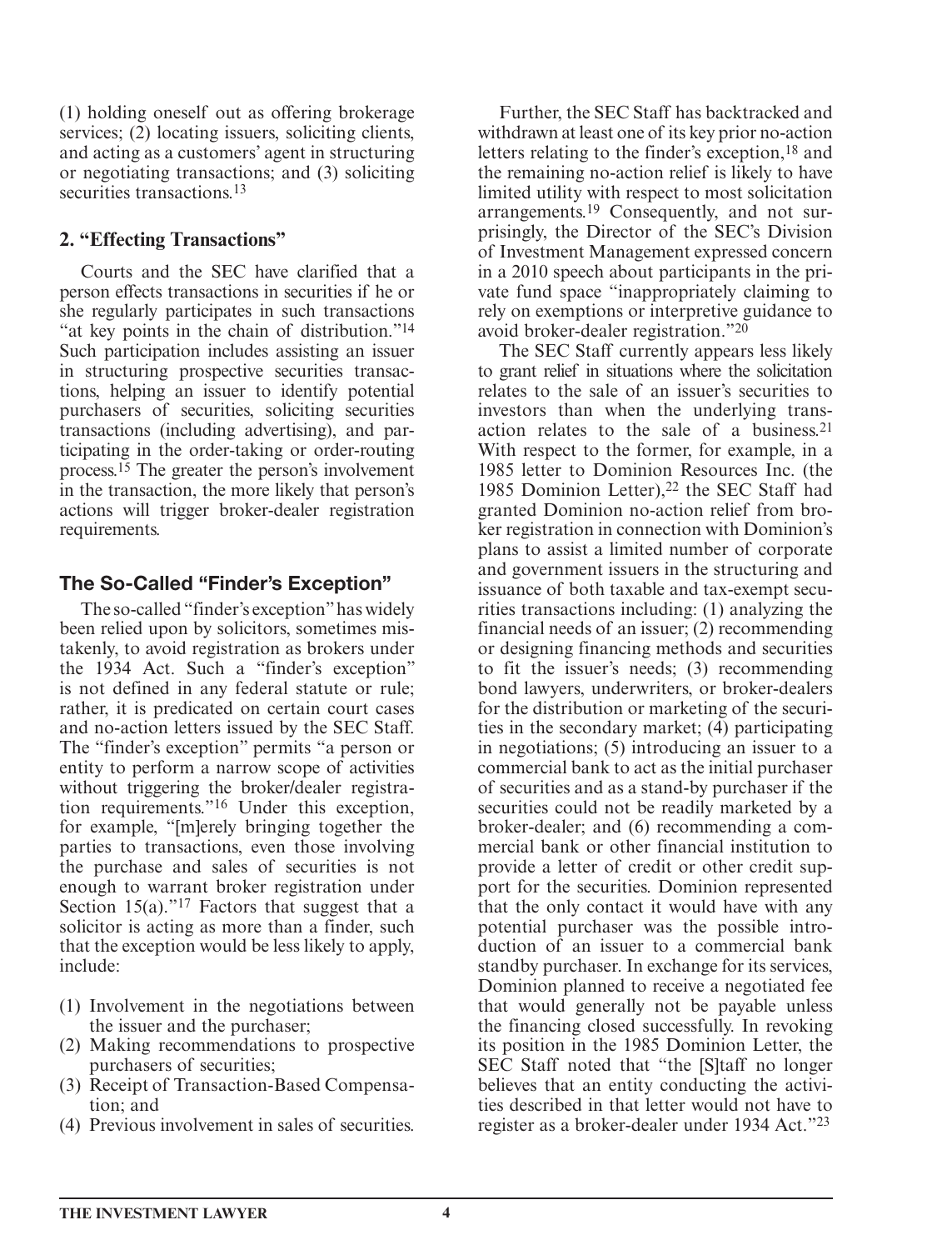Given the withdrawal of the 1985 Dominion Letter, the most relevant no-action letter that applies to persons acting as finders for issuers is the 1991 no-action letter issued to Paul Anka. 24 Mr. Anka, a well-known singer/songwriter, entered into an agreement with The Ottawa Senators Hockey Club Limited Partnership (the Senators) and Terrace Investments Limited, the managing general partner of the Senators, to provide the Senators with the names of prospective purchasers of limited partnership units, to be issued in a private placement by the Senators. For his services, Mr. Anka would receive a transaction-based fee equal to 10 percent of the sales price of units sold.

 The SEC Staff agreed to take a no-action position with respect to Mr. Anka, but it did so in reliance on numerous considerations that effectively limit the scope of the relief. In particular, the SEC Staff noted that Mr. Anka's sole activity would involve providing the list of names of prospective investors. Moreover, the Staff relied on representations that Mr. Anka would not: (1) "participate in any advertisement, endorsement, or general solicitation in the United States"; (2) "participate in the preparation of any materials (including financial data or sales literature)"; or (3) "perform any independent analysis of the sale, engage in any 'due diligence' activities, assist in or provide financing for such purchases, provide any advice relating to the valuation of or the financial advisability of such an investment, or handle any funds or securities." In addition, the Staff noted that Mr. Anka: (1) "has not previously engaged in any private or public offering of securities (other than buying and selling securities for his own account through a broker-dealer)"; (2) "has not acted as a broker or finder for other private placements of securities"; and (3) "does not intend to participate in any distribution of securities after the completion of this proposed private placement." Very few solicitors would satisfy these conditions.

#### **The Risks for Solicitors**

 As discussed above, whether broker registration is required depends upon the activities performed in connection with securities transactions. As a practical matter, in any dealings with the SEC Staff in regard to broker status, the solicitor will bear the burden of persuading the Staff that based on an analysis of the relevant factors, it falls outside the definition of a broker. If a solicitor is marketing securities to investors on a regular basis and soliciting or negotiating securities transactions, the solicitor will likely have difficulty convincing the Staff that it is not a broker. 25 If the solicitor seeks to take advantage of the finder's exception, it faces several hurdles. On this issue as well, the solicitor would have the burden of proof and would have to convince the Staff that the exception applied. Any vagueness in the criteria for meeting the finder's exception would work against the solicitor, making it more difficult to show definitively that the exception applies. Not only are some of the criteria themselves vague, but the proper weight to attribute to each criterion in the myriad of fact situations in which they arise is uncertain. Moreover, even a solicitor that unquestionably qualifies for the finder's exception from registration as a broker under federal law may be required to register as a broker under applicable state law.

 In the event that the SEC decides to bring an enforcement action charging a violation of Section 15(a) of the 1934 Act, the SEC would have the burden of proving to the fact finder (the judge or jury) that the individual was acting as an unregistered broker. 26 Likewise, a private plaintiff seeking rescission of a contract pursuant to Section 29(b) of the 1934 Act bears the burden of proof on this issue. 27 If cases of this sort are fully litigated, the solicitor may even prevail. 28 In *SEC* v. *Kramer* , for example, the court held that the SEC had not met the burden of proving that Mr. Kramer had violated Section 15(a) of the 1934 Act even though Mr. Kramer had received Transaction-Based Compensation. However, the expense of litigating cases of this sort can be prohibitive, and there is a risk of reputational damage to the solicitor even if, years later, the solicitor is ultimately vindicated. As a practical matter, therefore, most solicitors should assume that in order to avoid the expense and risk associated with an SEC action, they will bear the burden of proving to the SEC Staff that they fall outside the brokerdealer regulatory scheme.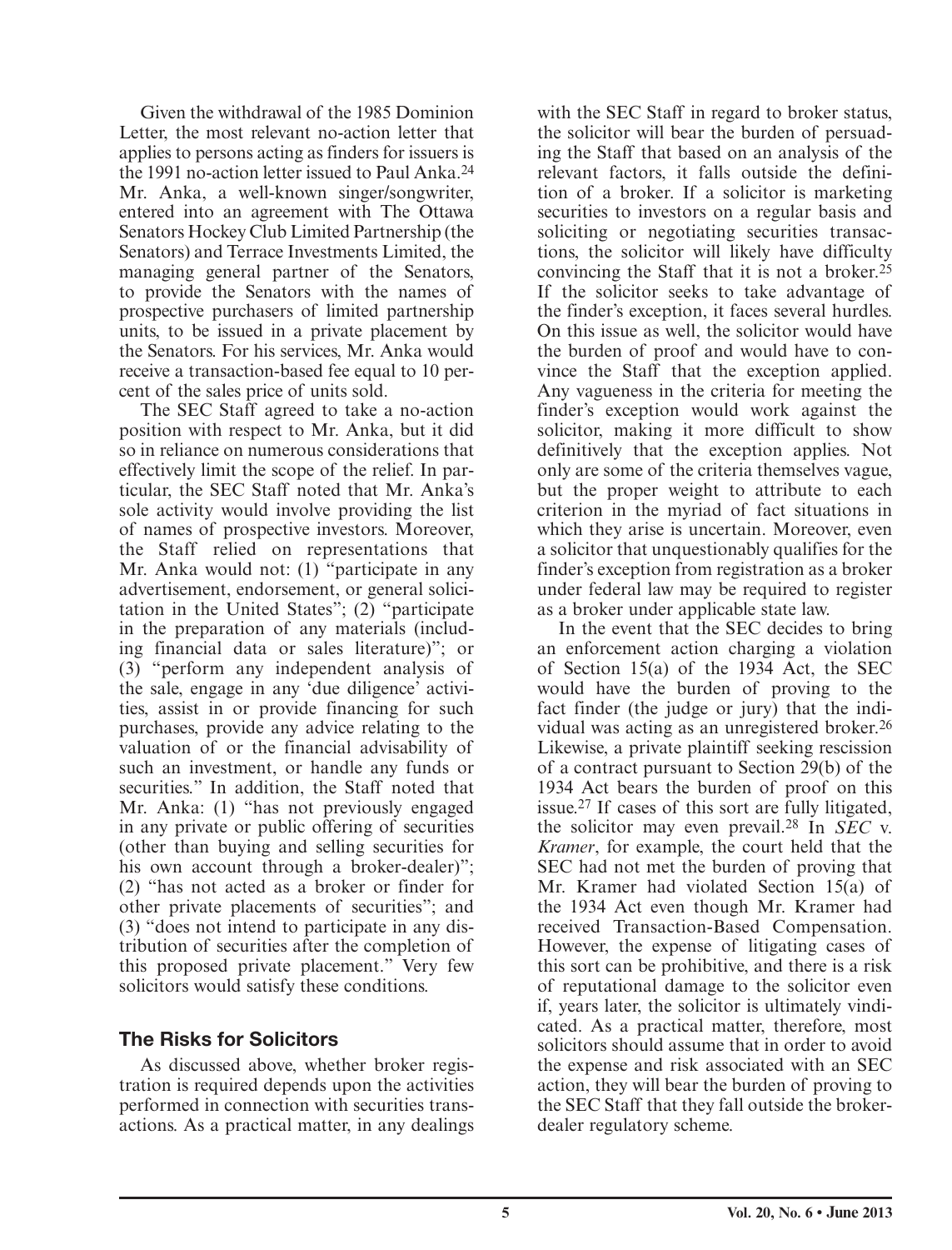If a solicitor cannot avail itself of the finder's exception, in addition to regulatory risks, an unregistered solicitor is subject to a contractual risk. Section 29 of the 1934 Act provides that a contract made in violation of the 1934 Act is void as regards the rights of any person who entered into or performed the contract in violation of the 1934 Act. An issuer of securities that has entered into a contract with an unregistered solicitor may refuse to pay the solicitor the compensation to which it is contractually entitled on the grounds that the contract is void. 29

#### **The Risks for Fund Managers**

 The regulatory risk is not limited to solicitors. As the Ranieri Proceedings demonstrate, the manager of a private fund and its principals may be held liable for aiding and abetting violations by the unregistered broker. Furthermore, any sale of a security in violation of federal or state law may be found to give rise to a right of rescission on the part of the purchaser against the issuer of securities. As Mr. Blass pointed out, "securities transactions intermediated by an inappropriately unregistered broker/dealer could potentially be rendered void." Many state statutes that provide an explicit right of rescission can be read broadly to apply against the issuer if the purchaser purchased securities through a solicitor that was required to be registered as a broker under state law, but was not so registered. 30

 In addition, the issues relating to broker registration are not limited to the engagement of a third-party solicitor. The SEC Staff has given no reason to believe that an in-house marketing representative that regularly effects transactions in securities of private funds for compensation would not be subject to the same registration requirements. To the contrary, Mr. Blass indicated that the existence of a "dedicated sales force of employees working within a 'marketing' department" was strongly indicative that those employees would be considered to be "in the business of effecting transactions in the private fund, *regardless of how the personnel are compensated* " (emphasis added). 31 Although Rule 3a4-1 under the 1934 Act provides a safe harbor against broker registration for certain employees of an issuer of securities, that safe harbor is almost never available to employees that market interests in private funds because they cannot meet its conditions. Among other things, such conditions require that the employee not be compensated in connection with his or her participation in the sale of securities of the issuer by the payment of commissions or other remuneration based, directly or indirectly, on transactions in securities.<sup>32</sup> Thus, under ideal circumstances, each such person in an in-house marketing team would hold the necessary securities licenses and would be a person associated with a broker-dealer that has agreed to supervise his or her activities. Such a broker-dealer may be affiliated or unaffiliated with the issuer of securities.

## **Conclusion**

 In the past, the marketing practices of a manager of private funds would generally not have been subject to regulatory review unless the manager was alleged to have committed fraud. That is no longer the case. The marketing practices of newly-registered advisers will likely be scrutinized by the SEC in the course of routine examinations. As Mr. Blass notes, compliance with the 1934 Act may be overlooked by fund managers that have recently registered as investment advisers and are devoting their resources to their compliance responsibilities under the Advisers Act.

 Mr. Blass tells us that the SEC Staff has been considering "a more customized approach for regulation of market participants who perform only limited broker functions." Those initiatives may eventually result in the proposal and adoption of new exemptions from broker-dealer registration. In the meantime, however, solicitors and private fund managers would be well-advised to undertake a very fact-specific examination of their practices to determine whether broker-dealer registration is currently required under federal or state law.

#### **Notes**

 1. *See* 1934 Act Release No. 69090 (March 8, 2013) (finding independent consultant marketed interests in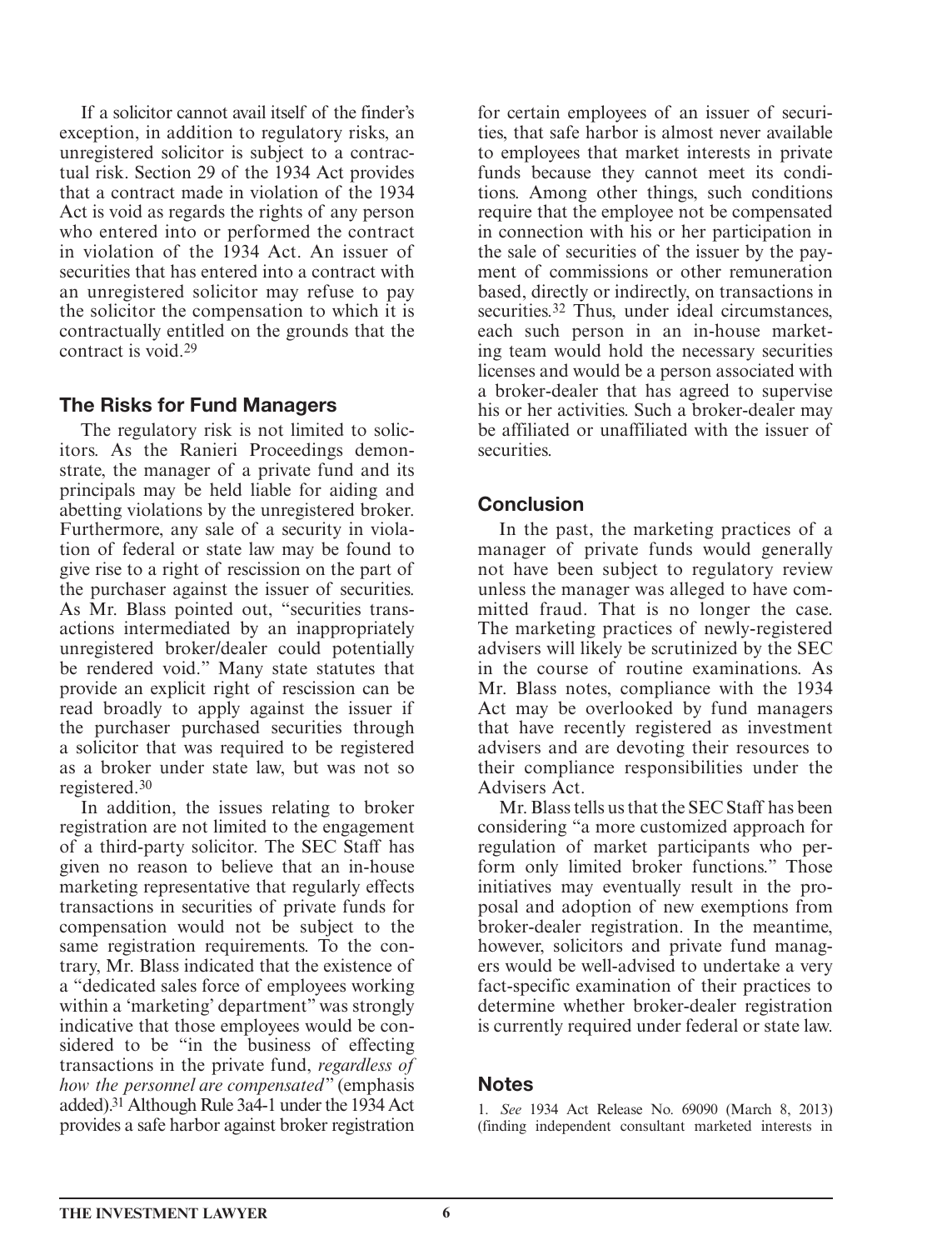violation of Section 15(a) of the Securities Exchange Act of 1934); *see also* 1934 Act Release No. 69091 (March 8, 2013) (finding private equity firm and former senior manager willfully aided and abetted such violation of the Securities Exchange Act of 1934) (collectively, the Ranieri Proceedings). Neither of these actions included allegations of fraud.

 2. *See* David W. Blass, Chief Counsel, Division of Trading and Markets, "A Few Observations in the Private Fund Space," (Apr. 5, 2013) (Blass Speech), available at: *http://www.sec.gov/news/speech/2013/spch040513dwg.htm* .

3. *See* Blass Speech, *supra* n.2.

 4. Any reapplication for association would be subject to the applicable laws and regulations governing the reentry process, and reentry may be conditioned on a number of factors, including but not limited to, the satisfaction of any or all of the following: (a) disgorgement ordered against Mr. Stephens, whether or not the SEC has fully or partially waived payment of such disgorgement; (b) arbitration award related to the conduct that served as the basis for the SEC order; (c) self-regulatory organization arbitration award to a customer, whether or not related to the conduct that served as the basis for the SEC order; and (d) restitution order by a self-regulatory organization, whether or not related to the conduct that served as the basis for the SEC order. *See* Ranieri Proceedings.

 5. The phrase "engaged in the business" has not been defined in federal law or regulation,

 6. *See, e.g.,* FundersClub Inc. and FundersClub Management LLC, SEC No-Action Letter (pub. avail. Mar. 26, 2013); AngelList LLC, SEC No-Action Letter (pub. avail. Mar. 28, 2013); Brumberg, Mackey & Wall, P.L.C., SEC No-Action Letter (pub. avail. May 17, 2010).

 7. *See* SEC v. Martino, 255 F. Supp. 2d 268, 283 (S.D.N.Y. 2003); SEC v. Margolin, 1992 WL 279735 (S.D.N.Y. Sept. 30, 1992); BondGlobe, Inc., SEC No-Action Letter (pub. avail. Feb. 6, 2001); Progressive Technology Inc., SEC No-Action Letter (pub. avail. Oct. 11, 2000); BD Advantage, Inc., SEC No-Action Letter (pub. avail. Oct. 11, 2000); Transfer Online, Inc., SEC No-Action Letter (pub. avail. May 13, 2000); MuniAuction, Inc., SEC No-Action Letter (pub. avail. Mar. 13, 2000); Brumberg, Mackey & Wall, P.L.C., *SEC No-Action Letter* (pub. avail. May 17, 2010); Wolff Juall Investments, LLC, SEC No-Action Letter (pub. avail. May 17, 2005); Birchtree Financial Services, Inc., SEC No-Action Letter (pub. avail. Sept. 22, 1998); Vanasco, Wayne & Genelly, SEC No-Action Letter (pub. avail. Feb. 17, 1999); SEC v. FTC Capital Markets, Inc. et al., No. 09-CV-4755 (S.D.N.Y. May 20, 2009); SEC v. UBS AG, No. 1:09-CV-00316 (D.D.C. Feb. 18, 2009); SEC v. Milken and MC Group, No. 98-CV-1398 (S.D.N.Y. Feb. 26, 1998); *see also* SEC, Staff Study on Investment Advisers and Broker-Dealers (Jan. 2011), available at *www.sec.gov/news/studies/2011/913studyfinal.pdf* , at 10–11 ("Generally, the compensation in a broker-dealer relationship is transaction-based and is earned through commissions, mark-ups, mark-downs, sales loads or similar fees on specific transactions…."); *Persons Deemed Not To Be Brokers* , 1934 Act Release No. 22172 (June 27, 1985) (noting that "the receipt of transaction-based compensation often indicates that such a person is engaged in the business of effecting transactions in securities").

 8. *See* Blass Speech, *supra* n.2 ("[T]ransaction-based compensation is a hallmark of being a broker. This makes sense to me as the broker regulatory structure is built, at least in large part, around managing the conflict of interest arising from a broker acting as a securities salesman, as compared to an investment adviser which traditionally acts as a fiduciary and which should not have that same type of conflict of interest.")

 9. 1st Global, Inc., No-Action Letter (pub. avail. May 7, 2001); Brumberg, Mackey & Wall, P.L.C., SEC No-Action Letter (pub. avail. May 17, 2010) (denying no-action request where a law firm would be compensated for providing introductions to investors upon the closing of a financing based upon a percentage of the amounts raised).

10. *See* Blass Speech, *supra* n.2.

 11. Massachusetts Financial Services, Inc. v. Securities Investor Protection Corp., 411 F. Supp. 411, 415 (D. Mass.), *aff'd* , 545 F.2d 754 (1st Cir. 1976), *cert. denied* , 431 U.S. 904 (1977) ("Massachusetts Financial Services").

 12. Massachusetts Financial Services, *supra* n.11 *. See also* SEC v. Nat'l Executive Planners, Ltd., 503 F. Supp 1066, 1073 (M.D.N.C. 1980); SEC v. Kenton Capital, Ltd., 69 F. Supp. 2d 1, 12 (D.D.C 1998).

 13. *See, e.g.,* PRA Securities Advisers, L.P., SEC No-Action Letter (pub. avail. Mar. 3, 1993); BondGlobe, Inc., SEC No-Action Letter (pub. avail. Feb. 6, 2001).

 14. Massachusetts Financial Services, *supra* , n.11 (establishing the "chain of distribution" doctrine, which has been interpreted by the SEC Staff to require registration by those who deal only with intermediaries because this could be considered to be participating in the chain of distribution of securities); *see also* , SEC v. National Executive Planners, Ltd., 503 F. Supp. 1066, 1073 (M.D.N.C. 1980).

 15. MuniAuction, Inc., SEC No-Action Letter (pub. avail. Mar. 13, 2000).

 16. SEC v. Kramer, 778 F. Supp. 2d 1320, 1336 (M.D. Fla. 2011) (citations and internal quotation marks omitted).

17. Id. (quoting Apex Global Partners, Inc. v. Kaye/ Bassman Intern. Corp., 2009 WL 2777869, at \*3 (N.D. Tex. 2009) (internal quotation marks omitted)).

 18. *See* Dominion Resources, Inc., SEC No-Action Letter (pub. avail. Mar. 7, 2000) (revoking the SEC Staff's prior position permitting an entity to receive transaction-based compensation for various activities, including solicitation).

 19. Even under the best of circumstances, no-action letters are informal and possess no binding legal authority. *See* Kramer, *supra* n.16, at 1336 n.50.

 20. Andrew J. Donohue, Director, SEC's Division of Investment Management, "Keynote Address at the ALI-ABA Compliance Conference," (June 3, 2010), available at: *http://www.sec.gov/news/speech/2010/spch060310ajd.htm* .